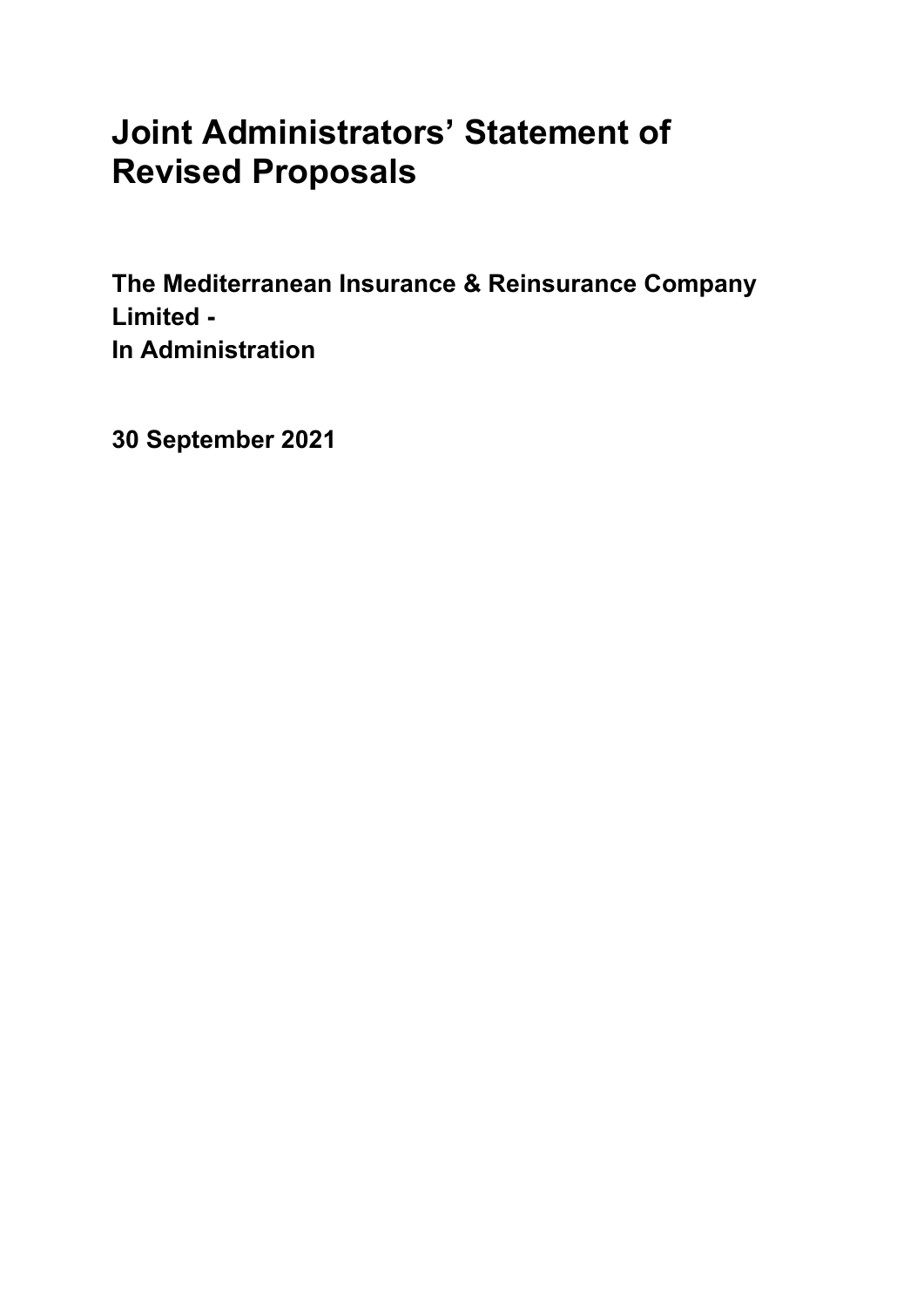# **CONTENTS**

- **1** Introduction and Background
- **1** Original and Revised Proposals
- **2** Administrators' Receipts and Payments
- **3** Estimated Outcome for Creditors
- **4** Other
- **5** Approval of Revised Proposals and next report

## **APPENDICES**

- **A** Statutory Information
- **B** Receipts and Payments Account for the Period from 4 December 2015 to 16 September 2021
- **C** Estimated Outcome Statement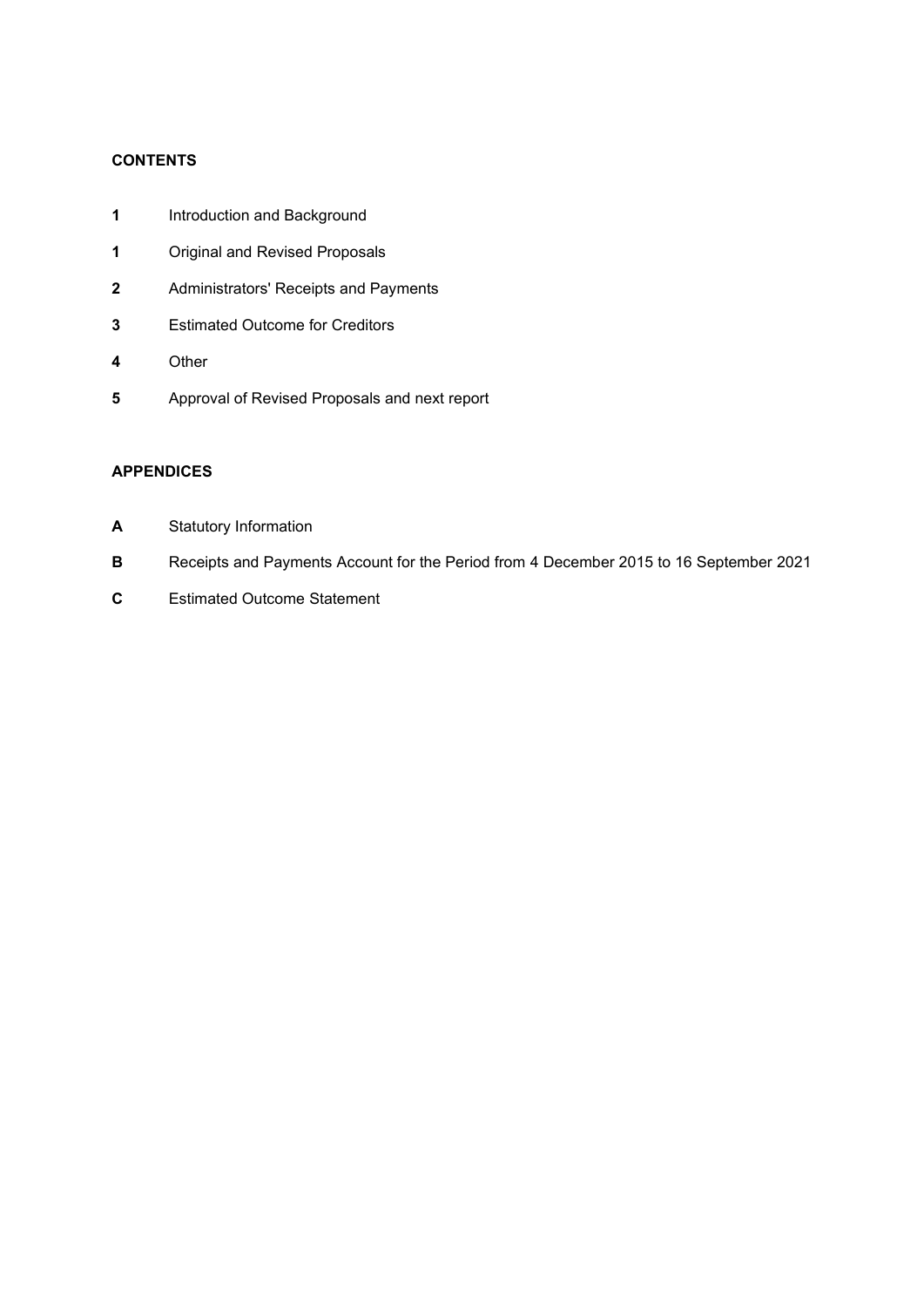

#### **1 Introduction and Background**

- 1.1 As you are aware, Steven Edward Butt and Michael David Rollings of Rollings Butt LLP, 6 Snow Hill, London, EC1A 2AY, United Kingdom, were appointed Joint Administrators of the Company by the High Court on 4 December 2015. Steven Edward Butt and Michael David Rollings are insolvency practitioners licensed in the UK by the Insolvency Practitioners Association. The Administrators are authorised to act jointly and severally in the Administration.
- 1.2 The EC Regulation on Insolvency Proceedings 2000 does not apply to the Administration. The proceedings are not main proceedings as defined by Article 3 of the Regulation.
- 1.3 The Administrators' original proposals were delivered to creditors on 22 January 2016 and were approved on 10 February 2016 ("the Original Proposals").

#### **2 Original and Revised Proposals**

- 2.1 As per Section 6 and Paragraphs 10.6 to 10.8 of the Original Proposals, it was stated that the potential exit routes to the Administration be either;
	- (i) A Scheme of arrangement, Company Voluntary Arrangement ("CVA") or a court sanctioned distribution mechanism; or
	- (ii) Dissolution of the Company; or
	- (iii) Compulsory liquidation.
- 2.2 Please refer to the Original Proposals for the extended narratives associated with each of these potential exit routes.
- 2.3 It is proposed in these Revised Proposals that:
	- (i) Section 6 and Paragraph 10.8 of the Original Proposals be amended so that they include moving to CVL in accordance with Paragraph 83 of Schedule B1 of the Insolvency Act 1986 ("the Act") as a proposed exit route from the Administration and that the Administrators shall be appointed Joint Liquidators; and
	- (ii) Parapgraph 10.9 of the Original Proposals be amended to state that "*in the event that either compulsory winding up or Creditors' Voluntary Liquidation is the most appropriate exit route from the Administration, and the Administrators are appointed as Liquidators, any action taken by the Liquidators may be taken by them individually or together*".

*Creditors' Voluntary Liquidation ("CVL")*

- 2.4 When the Original Proposals were contemplated, compulsory winding up was included as a potential exit route instead of CVL.
- 2.5 CVL is specifically referred to in Paragraph 83 of Schedule B1 of the Act as a potential exit route from an Administration if the Administrators think that a distribution will be made to unsecured creditors of the Company other than by virtue of the Prescribed Part (which, as previously advised, is not applicable as the Company has no secured creditors).
- 2.6 Paragraph 6.10 of the Original Proposals set out the situation in which a compulsory winding up would be an appropriate exit route, which was predominantly if further investigations into the Company's affairs needed to be carried out. When the Original Proposals were prepared, this was anticipated to be a more likely scenario than a situation in which all matters could not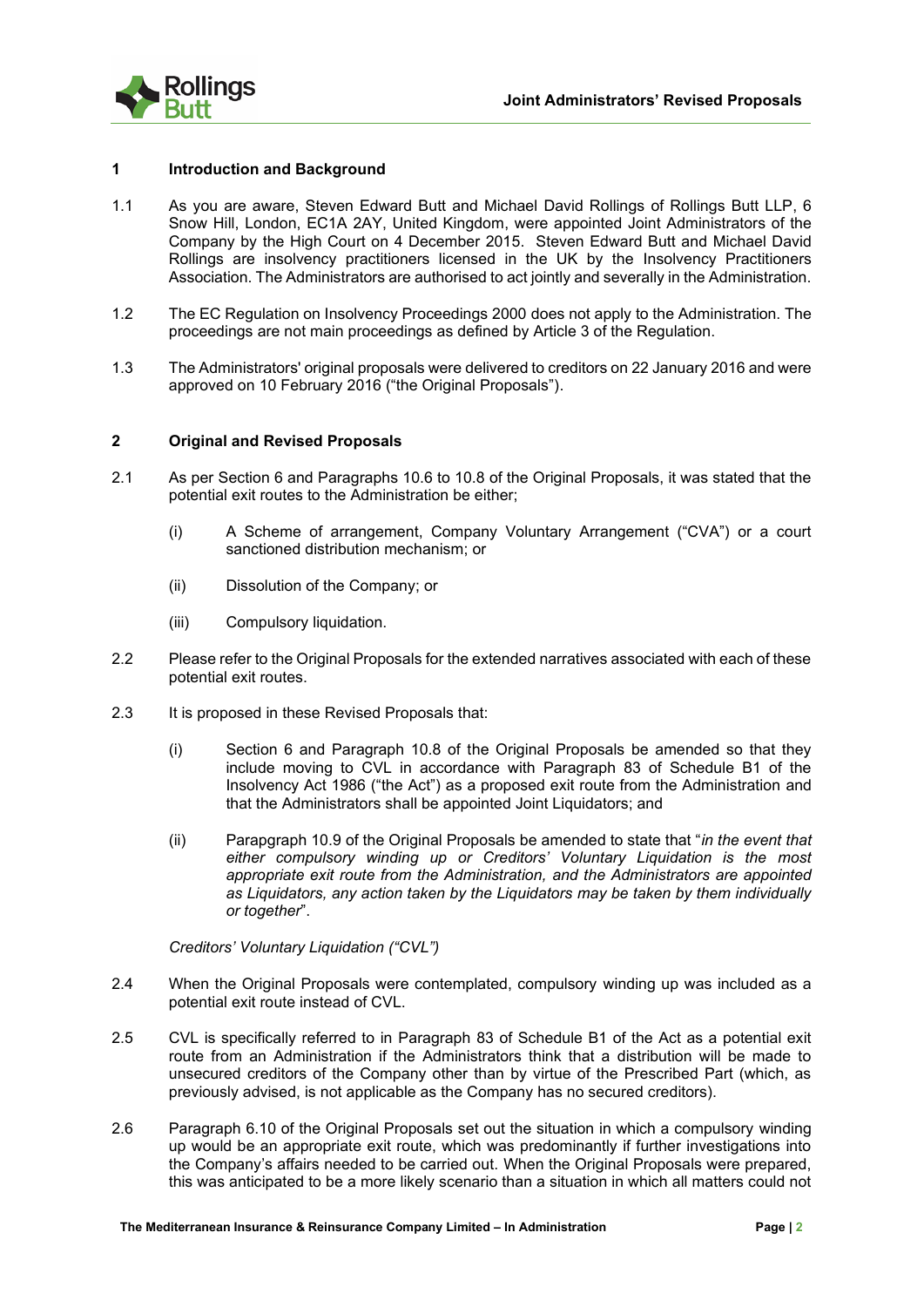

be resolved in the Administration (such as asset recoveries and distributions to creditors) and a CVL would be necessary, hence why a compulsory winding up was considered a necessary exit route and not a CVL.

- 2.7 However, as advised in recent progress reports, the Administrators have concluded their investigations into the affairs of the Company and no further realisations arising from these investigations are likely. The Administrators therefore believe that compulsory winding up is no longer the most appropriate exit route, given the potential for additional costs, and therefore CVL should be added as an exit route.
- 2.8 Paragraph 83(7) of schedule B1 of the Act states that the Liquidators for the purposes of the winding up will be the Administrators in office, being Steve Butt and Mike Rollings. It is proposed that the Joint Liquidators will be authorised to act jointly and severally in the subsequent liquidation.
- 2.9 As advised previously, the Creditors' Committee ("the Committee") have confirmed their support for the revised proposals and to the Administrators remaining in office as Liquidators in a CVL.
- 2.10 Creditors do, however, have the right to nominate alternative Liquidator(s) of their choice. To do this, creditors must make their nomination in writing to the Administrators prior to these revised proposals being approved. Where this occurs, the Administrators will advise creditors and provide the opportunity to vote. In the absence of a nomination, and as stated above, the Joint Administrators will automatically become the Joint Liquidators of the subsequent CVL.
- 2.11 It should be noted that, if these revisions to the Original Proposals are accepted by creditors, the Administrators will file a notice with the Registrar of Companies in order that the Administration will cease and the Company will move automatically into CVL.

## **3 Receipts and Payments**

3.1 A summary of receipts and payments for the Administration period from the date of my appointment to 16 September 2021 is attached at Appendix B. Please refer to the Administrators' twelfth progress reports for further details in relation to the receipts and payments.

## **4 Estimated Outcome for Creditors**

4.1 Distributions have already been made to non-preferential unsecured creditors representing 35p in the £. As advised in the Administrators' twelfth Progress Report for the period ended 16 September 2021, a further distribution will be made prior to the Company moving into CVL (assuming the Revised Proposals are approved by way of this decision procedure). It is currently also anticipated that a further distribution will be made following the move to CVL, subject to the successful recoveries of reinsurance balances due.

#### **5 Administrators' Remuneration**

- 5.1 The Joint Administrators' fees are approved by the Committee and are based on time properly spent by the Joint Administrators, and their staff, in managing the Administration. As creditors are aware, it has been agreed that the time costs of the Joint Administrations include a 20% deferral rate of time incurred. It has also been agreed that payments are only made to the Administrators in relation to their remuneration where specifically agreed with the Committee.
- 5.2 The Joint Administrators do not propose to amend the basis of the fee arrangement, should the revised proposals be accepted and the Company be placed into CVL. For the avoidance of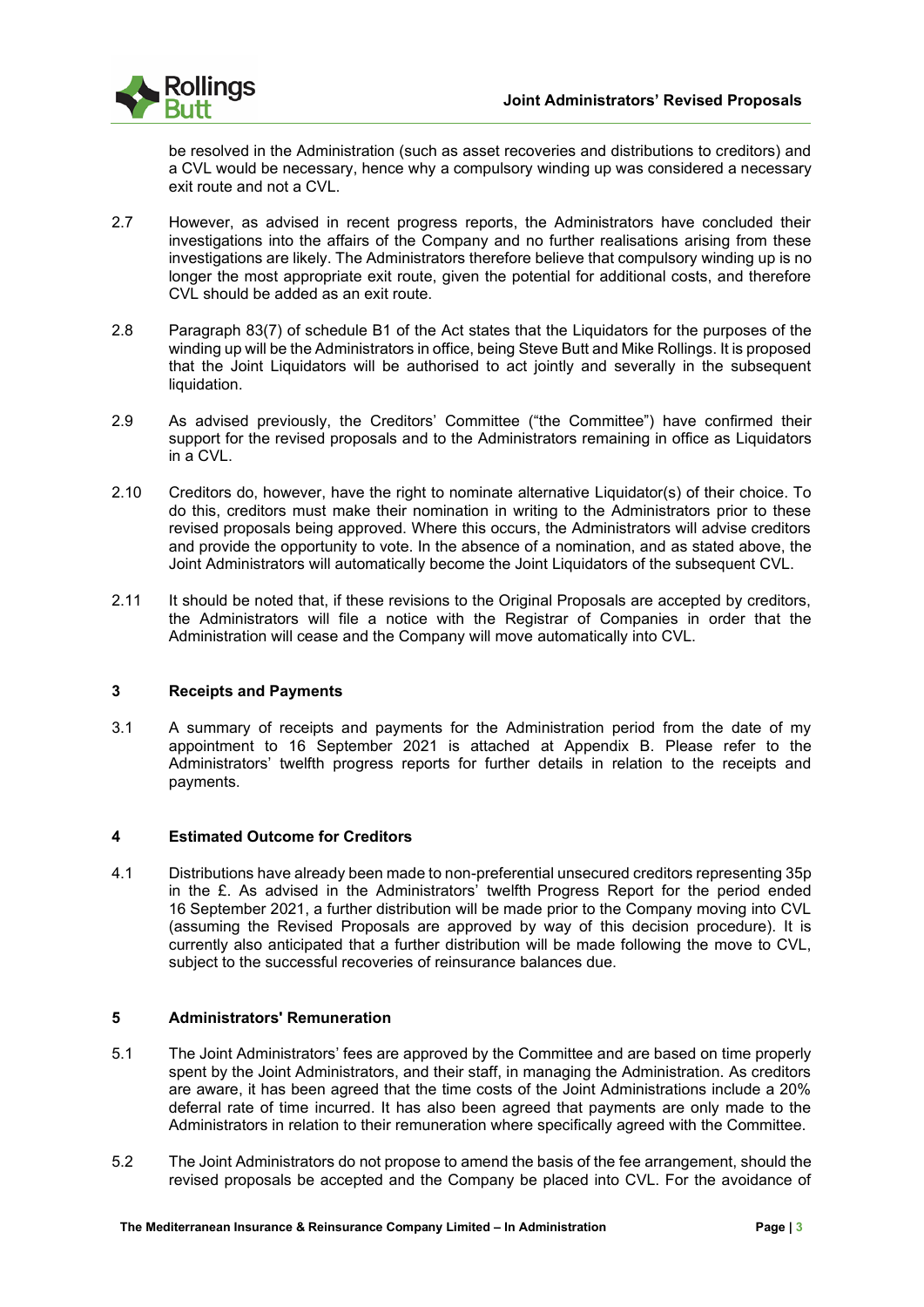

doubt, in accordance with Paragraph 83(8)(f) of Schedule B1 of the Act, the Committee which is in existence in the Administration, and the resolutions passed by them, will continue in existence in the CVL.

#### **6 Approval of Revised Proposals and next report**

- 6.1 I am seeking a decision of creditors on the approval of my Revised Proposals by correspondence. The email issued to creditors with this report contains further information about this decision process.
- 6.2 Administrators are required to provide a progress report within one month of the end of the first six months of the Administration and six monthly thereafter until the Administration comes to an end and I will therefore report to you again at this time.

Yours faithfully For The Mediterranean Insurance & Reinsurance Company Limited

**Steve Butt** Joint Administrator

Michael David Rollings and Steven Edward Butt were appointed as Joint Administrators of The Mediterranean Insurance & Reinsurance Company Limited by order of the High Court on 4 December 2015.

The affairs, business and property of the Company are being managed by the Joint Administrators who act as agents of the Company and without personal liability.

The Company Number is 01395873 and the registered office is 6 Snow Hill, London, EC1A 2AY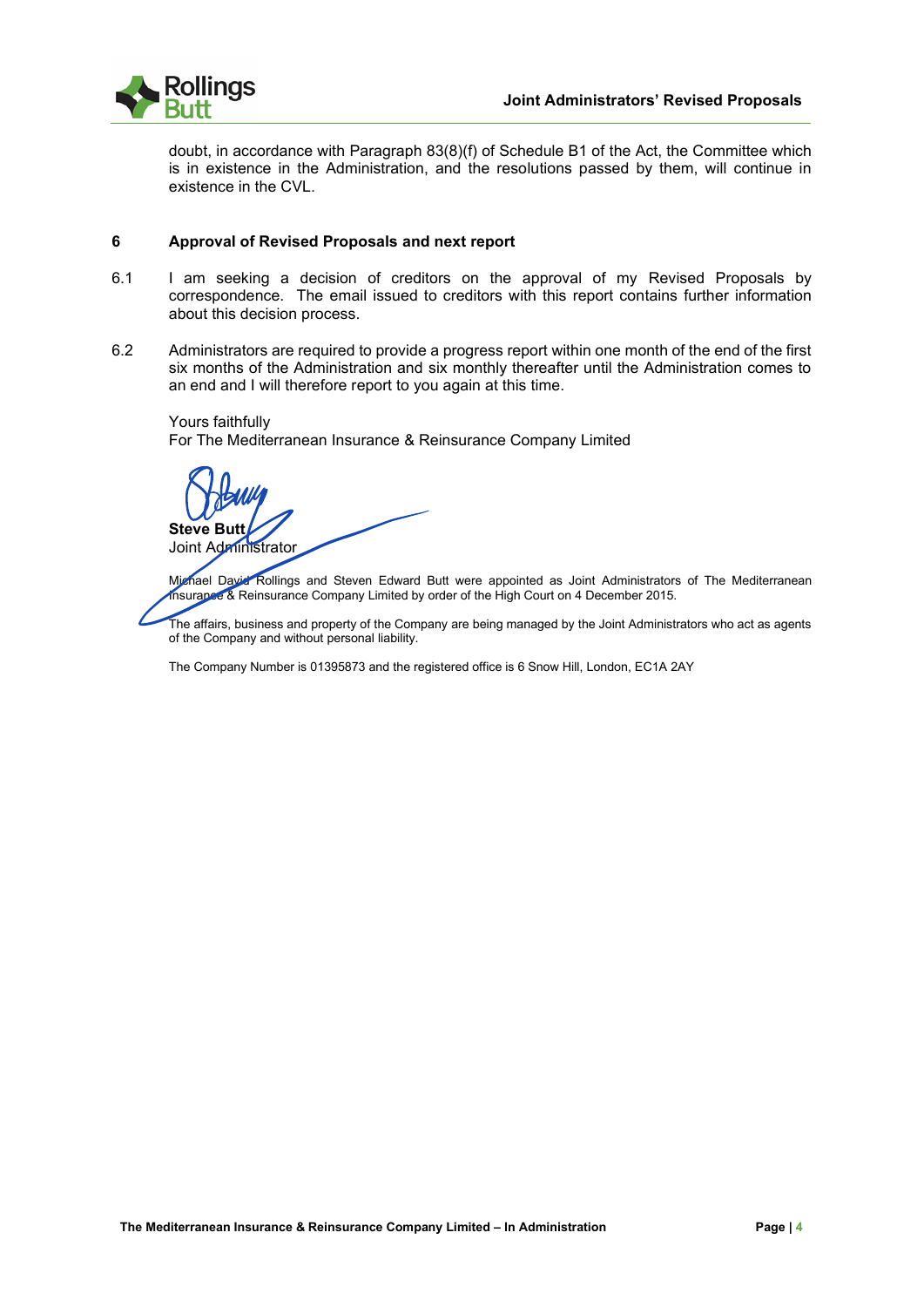

# **Statutory Information**

## **1 Company information**

| The Mediterranean Insurance & Reinsurance Company Limited                                           |
|-----------------------------------------------------------------------------------------------------|
| MedRe                                                                                               |
| 01395873                                                                                            |
| 6 Snow Hill<br>London<br>EC <sub>1</sub> A <sub>2</sub> AY<br>United Kingdom                        |
| c/o Charles Taylor Insurance Services Ltd<br>Lloyds Chambers<br>Portsoken Street<br>London<br>E18BT |
| c/o Charles Taylor Insurance Services Ltd, Lloyds Chambers, Portsoken<br>Street, London, E1 8BT     |
| The Central London County Court at Business and Property Work                                       |
| 1450 of 2020                                                                                        |
|                                                                                                     |

# **2 Details of the Company's Directors, Secretary and Shareholdings**

|                                      | Date appointed   | Date resigned   | <b>Shares held</b> |  |
|--------------------------------------|------------------|-----------------|--------------------|--|
| <b>Directors</b>                     |                  |                 |                    |  |
| Hadj Mohamed Seba                    | 28 March 2007    |                 | Nil                |  |
| Ali Amma El Regea                    | 28 July 1999     |                 | Nil                |  |
| Omar Fakhri Alaneizi                 | 25 October 1978  | 27 October 2014 | Nil                |  |
| <b>Michael Collins</b>               | 19 December 1986 | 29 July 2015    | Nil                |  |
|                                      |                  |                 |                    |  |
| <b>Secretary</b>                     |                  |                 |                    |  |
| <b>Michael Collins</b>               | 26 August 1981   |                 | Nil                |  |
|                                      |                  |                 |                    |  |
| <b>Shareholders</b>                  |                  |                 |                    |  |
| Libya Insurance Company              |                  |                 | 105.000            |  |
| Compagnie Centrale De<br>Reassurance | ۰                |                 | 105,000            |  |

## **3 Administrators' Details**

| Name of Administrators    | Steven Edward Butt, Michael David Rollings  |  |  |  |  |
|---------------------------|---------------------------------------------|--|--|--|--|
| Address                   | 6 Snow Hill                                 |  |  |  |  |
|                           | London                                      |  |  |  |  |
|                           | EC1A 2AY                                    |  |  |  |  |
|                           | United Kingdom                              |  |  |  |  |
|                           |                                             |  |  |  |  |
| Telephone Number          | 020 7002 7960                               |  |  |  |  |
| Fax Number                | 020 7002 7788                               |  |  |  |  |
| Administrator's IP Number | 9108, 8107                                  |  |  |  |  |
| <b>Authorising Body</b>   | <b>Insolvency Practitioners Association</b> |  |  |  |  |
| Date of Appointment       | 4 December 2015                             |  |  |  |  |